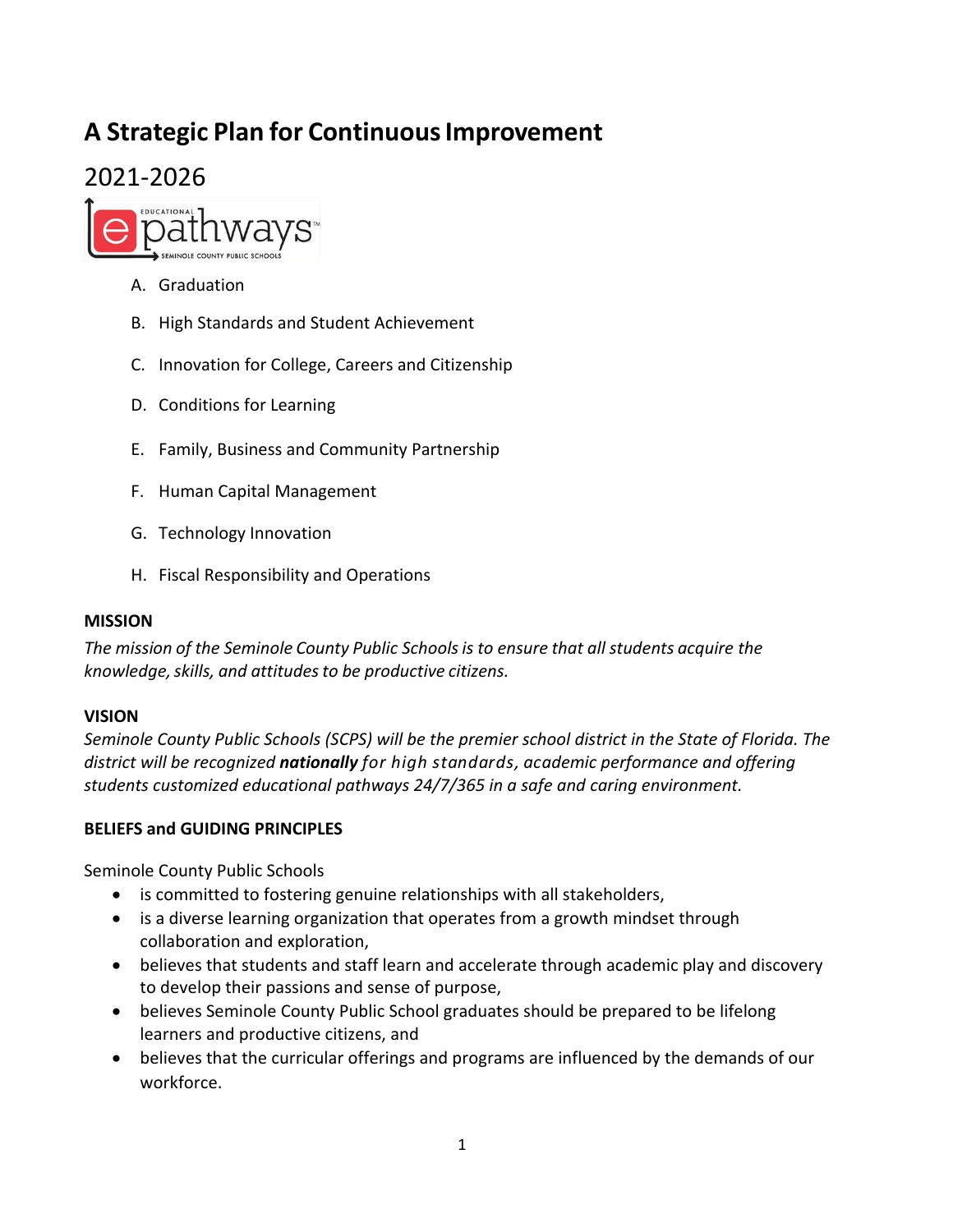## **PRIORITIES**

### **Excellence**

- All schools will perform at the highest competitive levels on state, national and international assessments.
- All students will be provided with high quality, engaging rigorous instruction that fosters creativity and innovation.

#### **Equity**

- There is a commitment to closing the achievement gap and a consistency in expectations for all student sub‐groups.
- There is a commitment to diversity in district leadership, school student enrollment, and instructional/support staffing.
- There is a commitment to attracting and retaining teachers for Title I and at-promise schools.

**The Superintendent will submit reports to the Board no later than 60 days after receiving and/or validating the information. All reports will be presented to the Board at a public meeting and shared with the community. (Policy 2131)**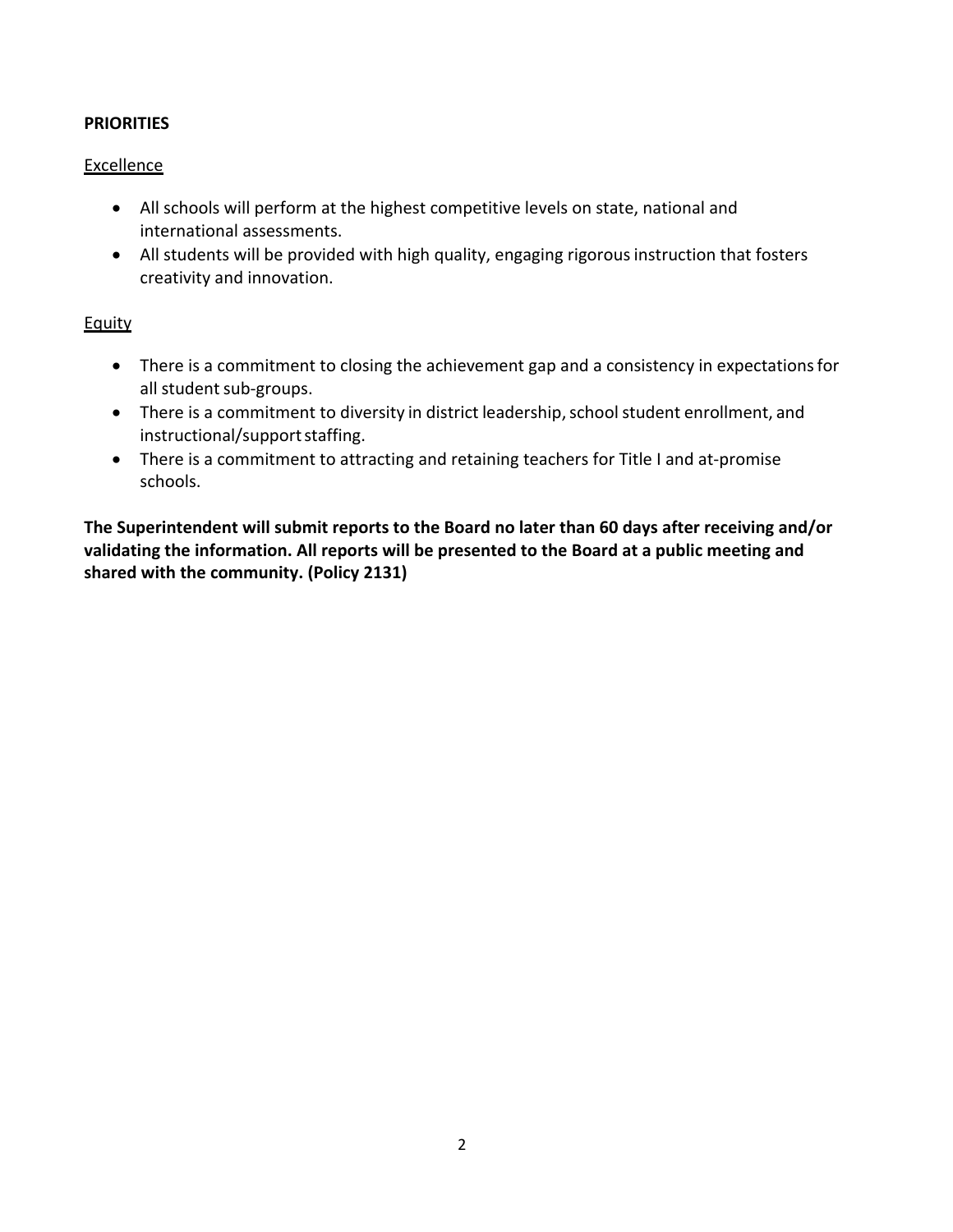## **SYSTEM INITIATIVE A: GRADUATION**

Seminole County Public Schools will prepare and support all Early Childhood Program and PreK through Grade 12 students to graduate with their age‐appropriate cohort.

#### **Performance Objective**

 Rate (FUR)\*\*. Increase the graduation rate of all subgroups to 95% as measured annually by the Federal Uniform

\*\*FUR Non-Grads: Certificates of Completion, Dropouts, 5<sup>th</sup> year Graduates, Transfers to Adult Education who are not standard diploma recipients, GED Students, Special Diploma Students are all counted as non‐graduates.

#### *Key Performance Indicators*

- 1. Monitor annually the graduation rate of all subgroups as specified in SCPS School‐wide Improvement Plans.
- 2. Monitor annually the number and percentage of
	- a. Elementary school students who complete elementary school in six (6) years, and
	- b. Middle school students who complete middle school in three (3) years and earn a GPA of 2.0+.
- 3. Monitor annually the number and percentage of PreK students who participated in an SCPS PreK program and who are promoted to Grade 1 after one year of Kindergarten.
- 4. Monitor annually the number and percentage of students whose parents self‐ report no PreK experience and who are promoted to Grade 1 after one year of Kindergarten.
- 5. Monitor annually the number and percentage of students promoted to Grade 4 on time after one year of Grade 3.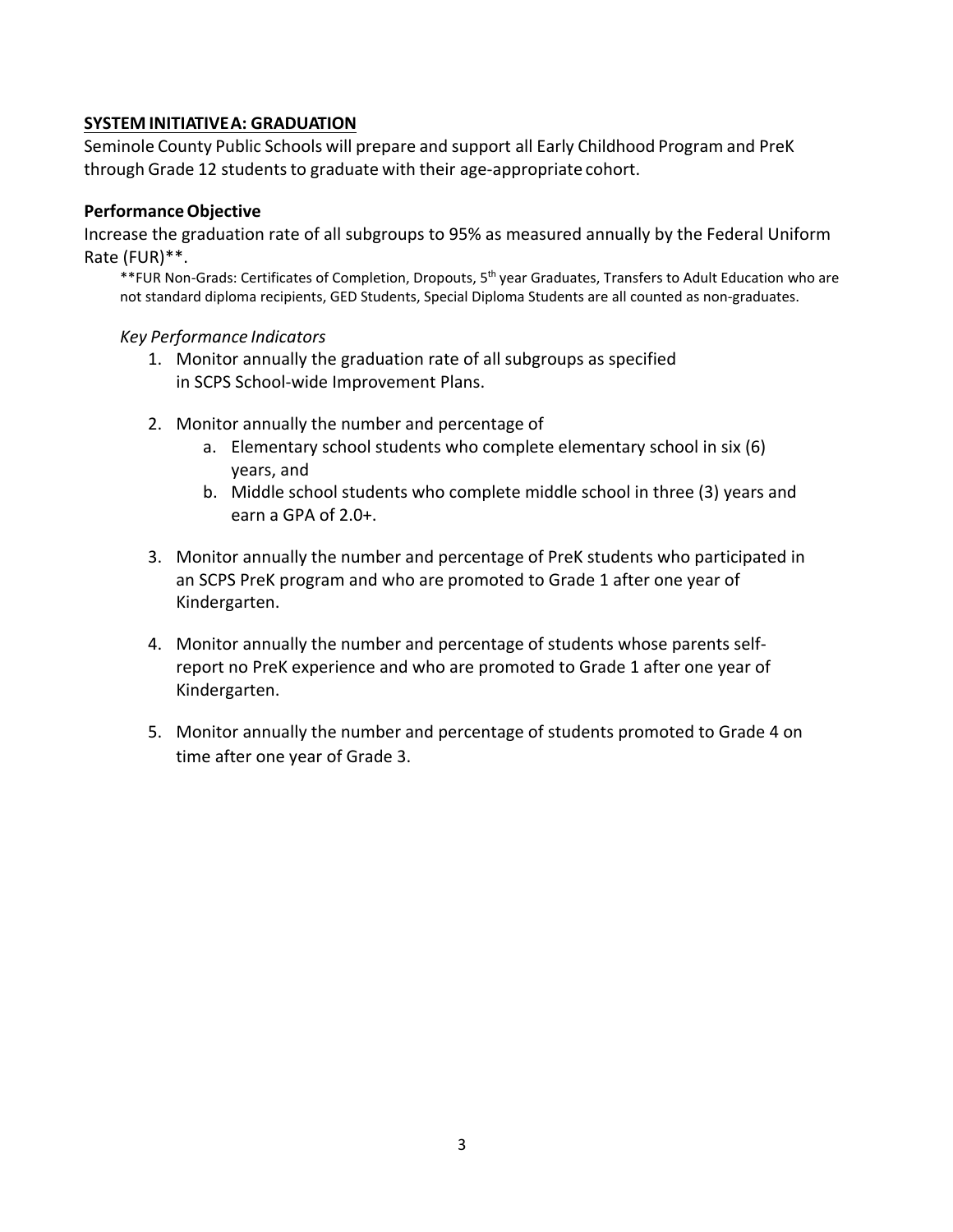# **SYSTEM INITIATIVE B: HIGH STANDARDS AND STUDENT ACHIEVEMENT**

Seminole County Public Schools will prepare each student for academic and job-related success in the 21st century by offering rigorous learning environments that include Advanced Placement (AP), International Baccalaureate, Honors, Advanced Opportunities and Gifted and Talent Development programs.

**Performance Objective 1.** Seminole County Public Schools will be ranked at the top in Florida\* in English/Language Arts, Mathematics, and Science based on the current Florida Department of Education A+ Accountability Program data, and the Florida Standards Assessment (FSA).

\*Comparison made to the Central Florida districts, the 14 largest districts statewide and the 67 comprehensive school districts, as well as demographically similar school districts.

### *Key Performance Indicators: State Accountability System Indicators*

- 1. Each Seminole County Public School will increase their 2021‐2022 Florida Standards Assessment grade according to the following criteria.
	- a. "A" graded schools will minimally increase by five (5) the percent of total points earned in 2019.
	- b. "B" graded schools will earn a grade of "A".
	- c. "C" graded schools will minimally earn a grade of "B".
- 2. Increase annually by two (2), the percent of students scoring Level 3+ on the FSA Algebra I End of Course (EOC) exam by the end of Grade 9.

**Performance Objective 2.** Seminole County Public Schools will monitor student performance on nationally normed and locally created assessments to provide students, parents and community members with nationally comparative information and teachers with data to inform instruction.

# *Key Performance Indicators: Local Accountability Indicators*

- 3. Monitor annually each iReady Diagnostic Assessment K‐5 by grade and 6‐8 for participating students to determine progress toward the goals of:
	- a. a minimum of 65% of students scoring at grade level and above, and
	- b. a minimum of 65% of students earning one year's growth in one year's time. (Baseline 2018‐19)
- 4. Monitor annually the aggregated standards assessed on the first, second and third Common 9‐week Exams in English Language Arts (grades 6‐10), Mathematics (grades 6‐ 8) and End of Course Assessments in Algebra I and Geometry by the percentage of students tracking to be on grade level. (Baseline 2018‐19)
- designated as College Ready based on their PSAT or SAT performance. 5. Increase annually by one (1), the percent of Grades 10, 11-and 12 students who are
- 6. Increase annually by one (1), the percent of free/reduced lunch students enrolled in gifted programs.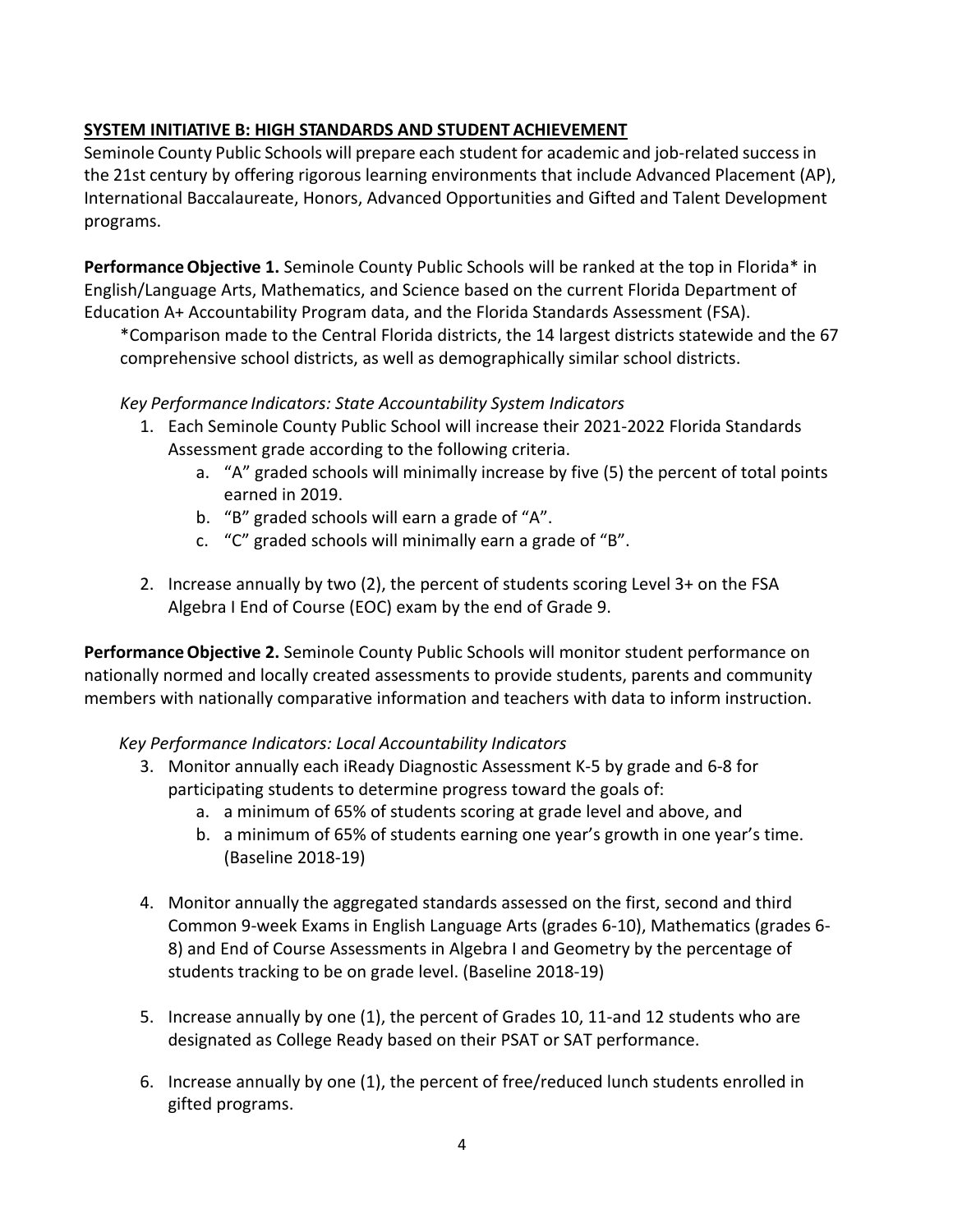- 7. Monitor annually the percentage of Advanced Opportunity (AO) students participating in and successfully completing (grade of C or higher) advanced courses. (Baseline 2018‐ 19)
	- a. Secondary Advanced Courses and Acceleration Opportunities
		- i. Academic
		- ii. Electives
	- b. Elementary Advanced Courses
		- i. Academic
		- ii. Identify additional elementary advanced academic opportunities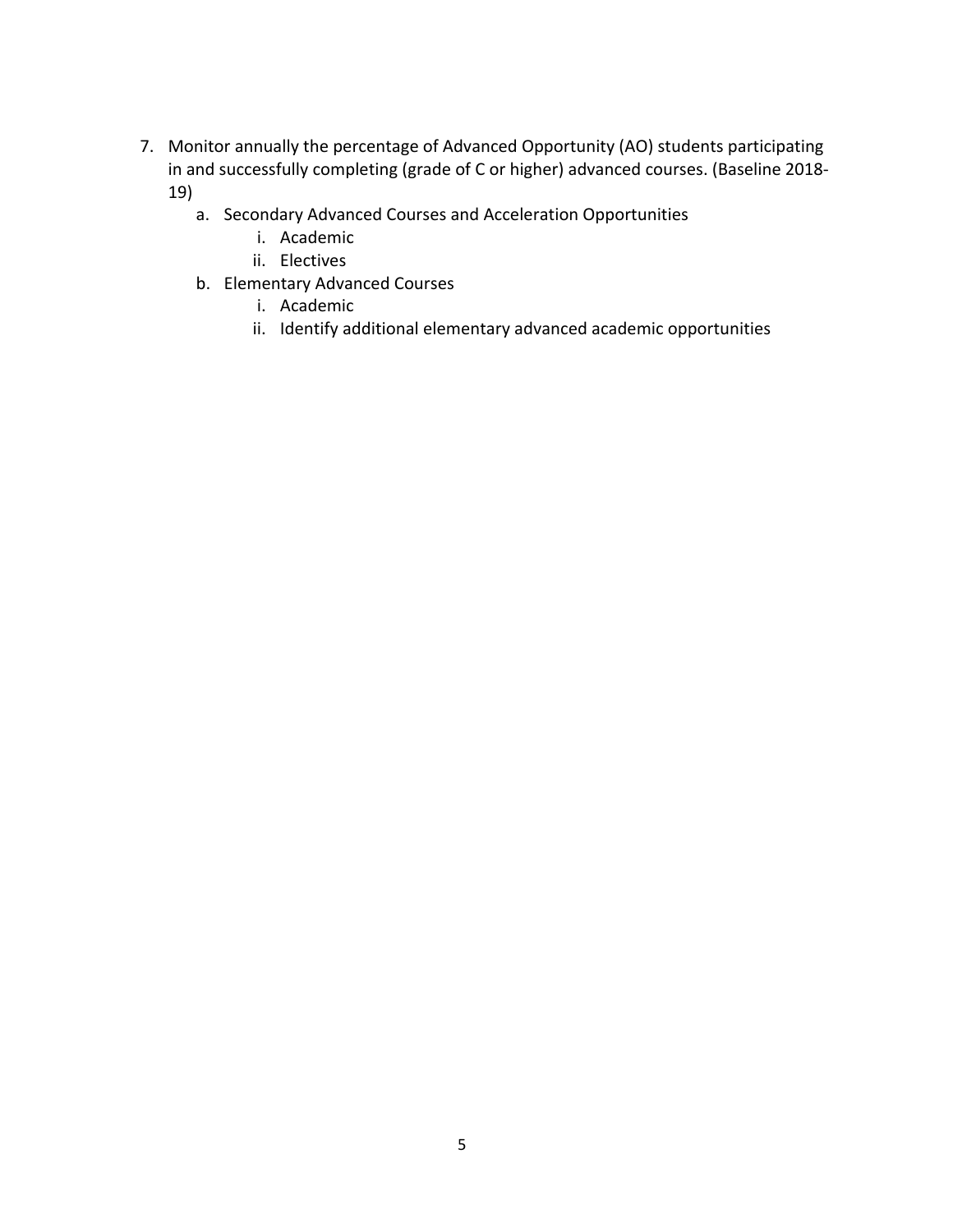# **SYSTEM INITIATIVE C: INNOVATION FOR COLLEGE, CAREERS AND CITIZENSHIP**

Consistent with our commitment to the availability of highly engaging and workforce‐relevant educational pathways (ePathways) for all students, Seminole County Public Schools will continue to develop and implement innovations that enhance student readiness for college, careers and citizenship while also sustaining our reputation as a Premier National School District.

### **Performance Objective**

Annually increase programs and opportunities that allow students to identify their educational pathway and develop the skills identified in the *ePathways Skills for Future Ready Graduates*  model.

### *Key Performance Indicators*

# Elementary

1. Annually increase the number of digital tool certificates earned by elementary school students by 5%.

2. Annually increase the percentage of  $5<sup>th</sup>$  grade students who successfully complete a culminating experience in computer science.

3. Annually increase the number of elementary school student interactions with physics curriculum via an SCPS Physics Bus.

### Middle

1. Annually increase the number of digital tool certificates earned by middle school students by 5%.

2. Annually increase the number of middle school students who participate in a course that incorporates physics curriculum.

# High

1. Annually increase the number of industry certifications earned in high school by 5%.

2. Annually increase the number of students at each school who enroll in computer science courses, to include AP Computer Science A, AP Computer Science Principles, or CTE Computer Science.

3. Annually increase the number of SCPS seniors whose families complete the FAFSA by 5%.

4. Annually increase the percentage of students at each high school who complete an annual college/career planning conference with their school counselor including an update of the student's Career & Academic Plan.

5. Annually increase the percentage of high school graduates who earn the Florida Seal of Biliteracy.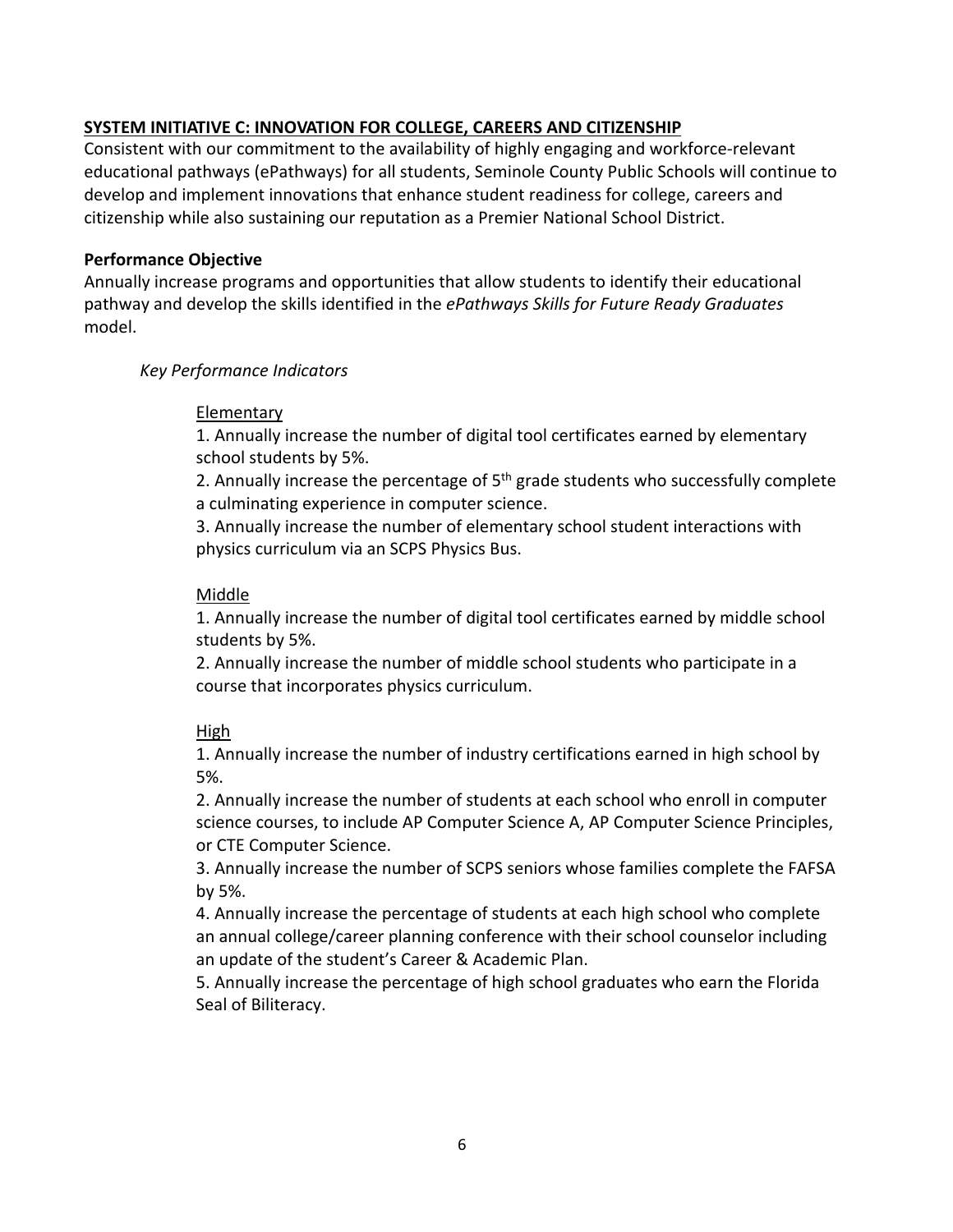# **SYSTEM INITIATIVE D: CONDITIONS FOR LEARNING**

Seminole County Public Schools is an academic institution comprised of students who succeed when conditions for learning are optimized. The district has identified the conditions for learning as physical safety, student wellness, attendance, teacher‐student relationships, social‐emotional learning and student conduct. System focus on continuous improvement of these conditions will benefit student learning and therefore, graduation (System Initiative A), student achievement (System Initiative B), and college, career, and citizenship readiness (System Initiative C).

## **Performance Objective**

A positive school culture and climate will assist students in optimizing their learning. Seminole County Public Schools will monitor the aggregate score on the 5Essentials Survey for Supportive Environments in schools.

### *Key Performance Indicators*

- 1. Monitor the results of the SCPS School Safety Survey. (Baseline 2019‐20).
- 2. Monitor quarterly the chronic absenteeism (10 or more days absent) of students. (Baseline 2017‐18)
- 3. Increase by two (2) percent, the aggregate score of all schools on the learning conditions of student‐teacher relationships and academic personalism as measured by the 5 Essentials Survey. (Baseline 2017‐18)
- 4. Monitor quarterly suspension (in‐school and out‐of‐school) data for all subgroups. (Baseline 2017‐18)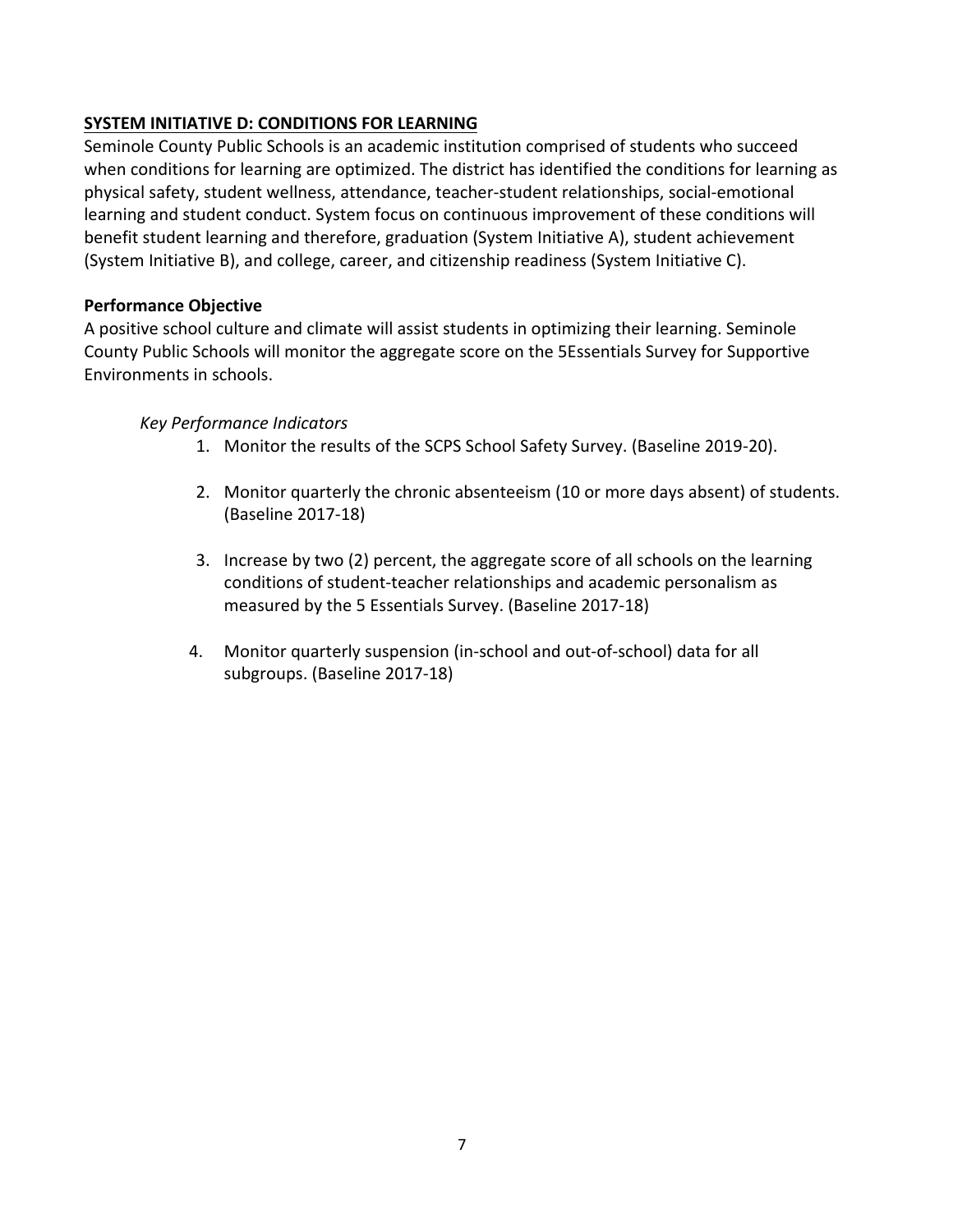# **SYSTEM INITIATIVE E: FAMILY, BUSINESS AND COMMUNITY PARTNERSHIP**

Seminole County Public Schools will engage families, businesses and the broader community in the educational process to create meaningful learning partnerships that support student success as related to academic achievement, as well as preparation for college, career and citizenship.

## **Performance Objective 1. Cultivate Relationships with Families.**

## *Key Performance Indicators*

- 1. Increase the number of parents/family members who visit the district's two family engagement locations – the ESOL/Title III Family Connection Center (Rinehart Annex) and the Title I Family Resource Center (Early Learning Center). (Baseline 2018‐19)
- 2. Increase the percentage of parents/family members served by the district's Education Experience Specialists who report that, as a result of participating in this program, they are better able to communicate with their student's teacher and school, and have a better understanding of the programs available to their student in SCPS. (Baseline 2018‐19)

### **Performance Objective 2. Engage Families to Improve Learning Outcomes.**

#### *Key Performance Indicators*

- 1. Improve parent/family involvement in the decision‐making process, as measured by representation of parent and/or family members on various district and school committees. (Baseline, 2018‐19)
- 2. Increase annually the number and comprehensive school representation of parents/family members who attend the District Parent Academy sessions. (Baseline, 2018‐19)

#### **Performance Objective 3. Collaboration with the Community and Volunteer Opportunities.**

#### *Key Performance Indicators*:

- 1. Increase annually the number of volunteers who serve on school campuses.
- 2. Increase annually the number of partnerships with community organizations aligned to district strategic initiatives.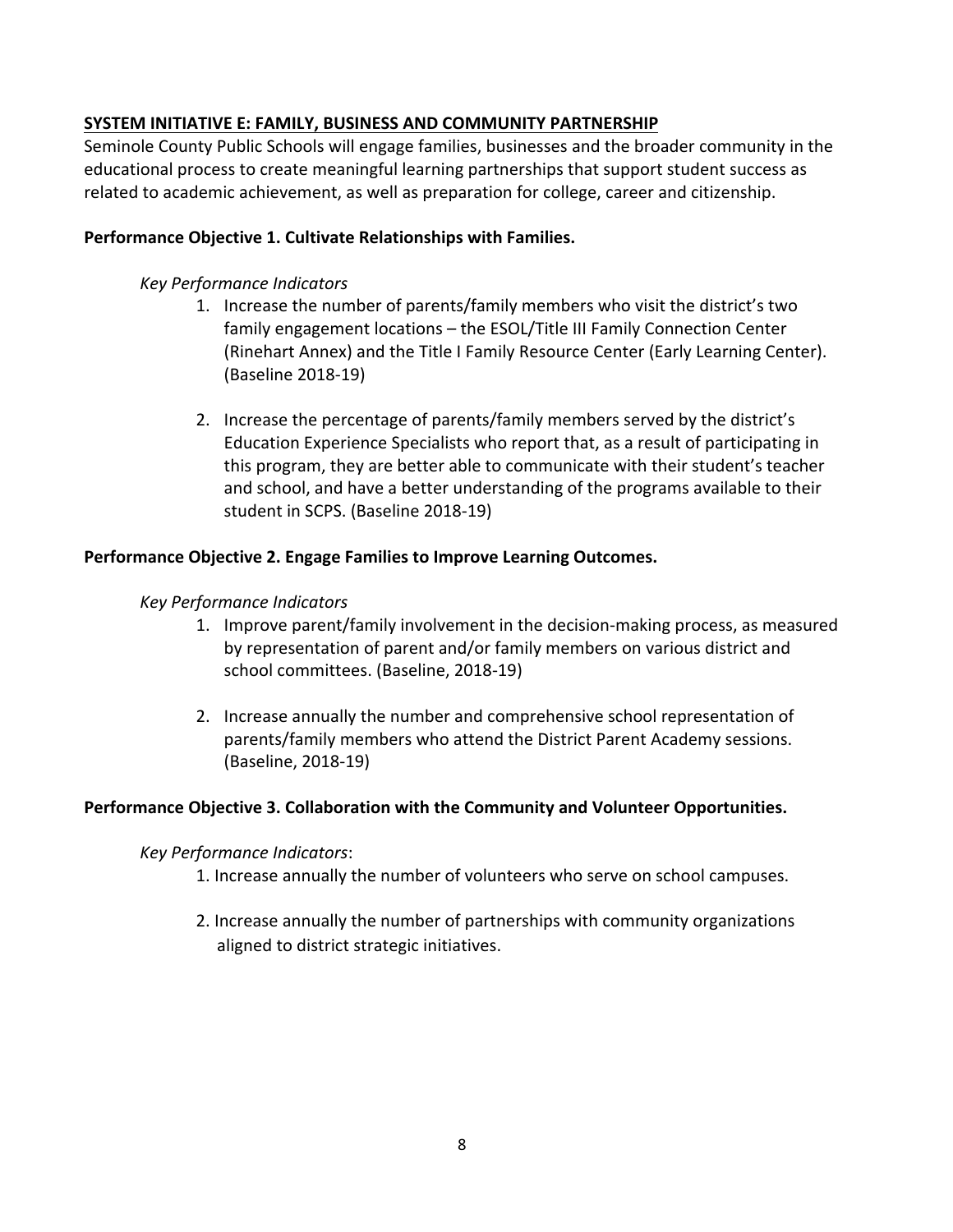#### **SYSTEM INITIATIVE F: HUMAN CAPITAL MANAGEMENT**

Seminole County Public Schools will build a highly effective, performance-based organization by recruiting, acquiring, motivating, training and rewarding a high performing workforce.

#### **Performance Objective**

Seminole County Public Schools will build and maintain a more diverse and healthy workforce representative of our student population and retain a highly developed and skilled teaching force that is present and engaged with students, increasing our recruitment of minority instructional personnel, developing instructional and administrative leadership capacity, and creating a district‐ wide culture of health and wellness.

### *Key Performance Indicators*

1a. Annually, improve by 10% the 1‐year teacher retention rate when comparing the percentage of teachers who were hired in a school year who are still active at the completion of the successive school year.

1b. Annually improve by 10% the 5‐year teacher retention rate when comparing the percentage of teachers who were hired in a school year who are still active at the conclusion of the fifth successive school year.

2a. Annually increase by 10% the number of minority teacher applicants for the school year.

2b. Annually increase by 10% the number of minority school‐based administrator applicants for the school year.

3a. Annually increase by 10% the number of minority teacher applicants hired for the school year.

3b. Annually increase by 10% the number of minority school‐based administrator applicants hired for the school year.

4a. Establish a baseline for the number of professional development recertification points awarded to instructional personnel who engage in high‐quality professional learning aligned to individual and organizational needs.

4b. Establish a baseline for the number of professional development recertification points awarded to administrative personnel who engage in high‐quality professional learning aligned to individual and organizational needs.

5. Annually, decrease by 10% the aggregate number of student attendance days that classroom teachers are absent from their classrooms.

 insurance program who meet the Wellness Incentives. 6. Annually increase by 10% the number of participants in the School Board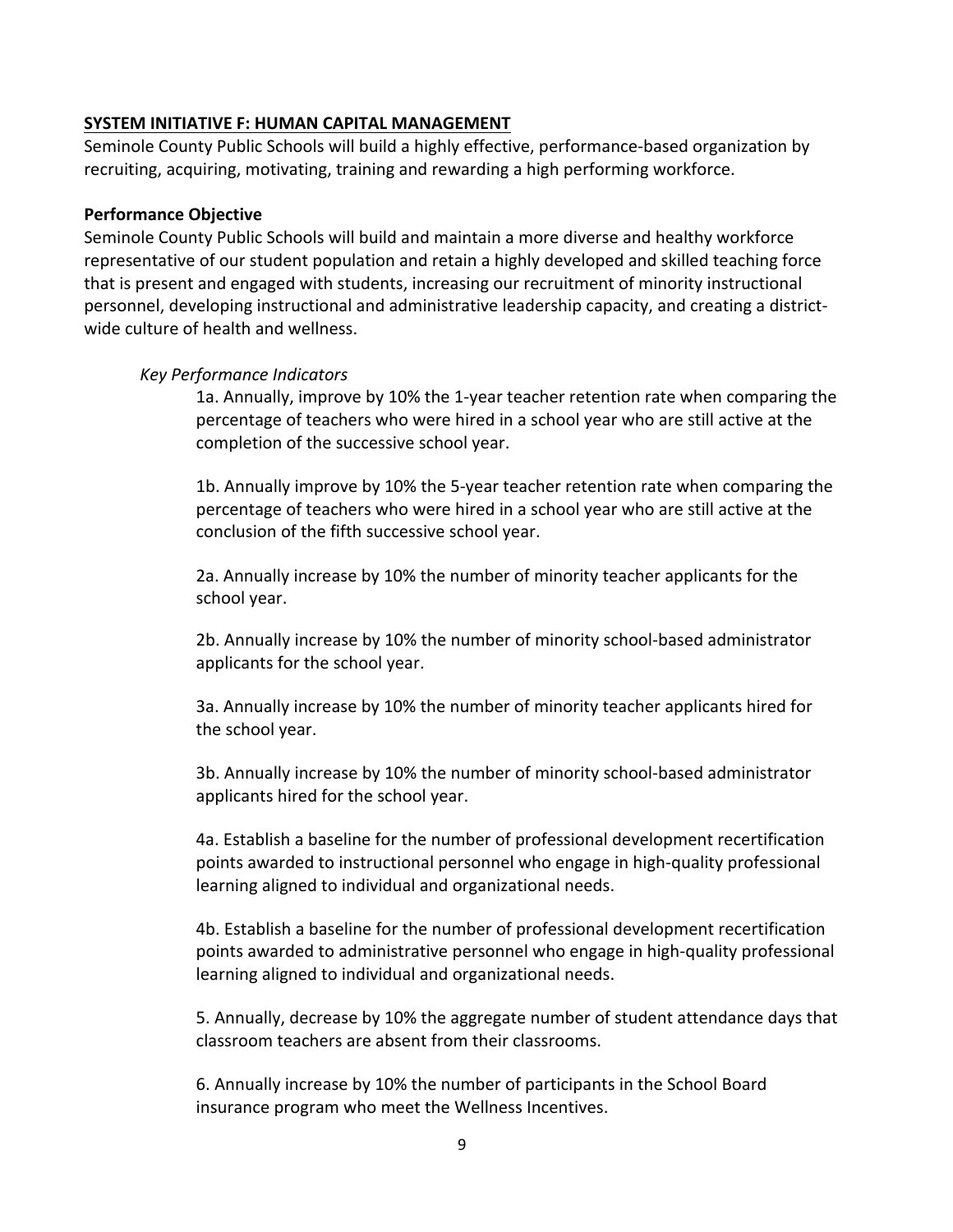### **SYSTEM INITIATIVE G: TECHNOLOGY INNOVATION**

Seminole County Public Schools will provide a reliable, technology-rich environment that supports learning, creativity, and productivity.

**Performance Objective 1.** SCPS will provide sufficient **infrastructure** to support teaching, learning, and operational aspects necessary within a future ready public school district.

#### *Key Performance Indicators*

1a. Cloud application and file resources will be available 24x7x365 to all student and staff learners.

1b. Upgrade network from 10Gbps to 40Gbps by the start of the 2024‐25 school year to support growing bandwidth needs.

1c. Improve cybersecurity posture by the end of the 2022‐23 school year through deployment of SIEM, MFA, NAC, and purple team assessments.

**Performance Objective 2.** SCPS will provide and support technology **devices** as tools that enhance the learning of all students and maximize the efficiency and productivity of its employees.

#### *Key Performance Indicators*

2a. Given sufficient funding, the modern student‐to‐computer ratio will be adjusted to 2:1 and all schools will meet the adjusted ratio by the end of the 2021‐22 academic year.

**Performance Objective 3.** SCPS will plan for, deliver, and support **applications** embedded within teaching and learning as well as the operational spaces of a high performing public school district.

#### *Key Performance Indicators*

3a. Annually provide all students with the district's current enterprise communication and collaboration toolsets, such as Microsoft**®** Office 365.

3b. Design, develop, and deliver training annually on feature sets provided within the instructional applications.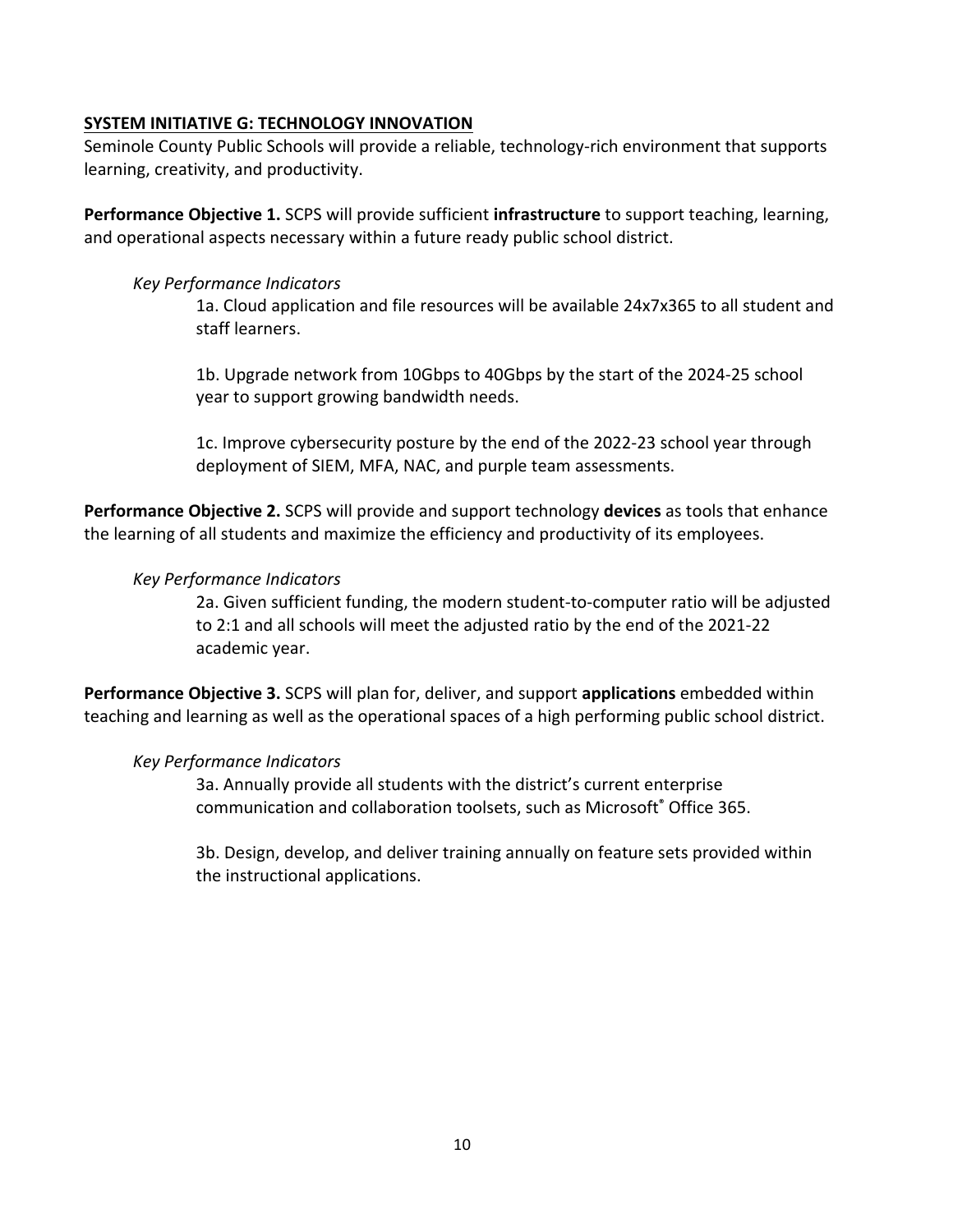# **SYSTEM INITIATIVE H: FISCAL RESPONSIBILITY AND OPERATIONS**

 Seminole County Public Schools will strive to ensure that financial and operating resources are optimally utilized to serve each student in a safe, healthy and secure environment.

**Performance Objective 1.** Maximize resources available to fund students, teachers, and their learning environments, by expanding available unrestricted funding sources.

*Key Performance Indicator***:** Increase recurring available revenue and funding.

a. 2021‐2022 Goal‐ Secure and manage new funding sources to alleviate financial burden related to the Pandemic.

**Performance Objective 2**. Consistent operational procedures and practices will be established and refined to focus on retention of asset value and asset adequacy to support school innovation and student achievement.

# *Key Performance Indicators*

- a. Decrease average number of days required for Work Order completion by 5% annually.
- b. Improve, refine, and enhance the school‐based administrator training program for the Quality of Service Instruments to establish trending of key quality indicators focused on school custodial resources related to industry standards.
- c. Reduce transportation fleet age by 5% annually through reinvestment and reduce fleet maintenance expenditures by 2% annually.
- d. Reduce the Maintenance white fleet age by 5% annually through reinvestment and reduce fleet maintenance expenditures by 2% annually.
- e. Develop a districtwide energy strategy which focuses on consumption of resources (water, electricity, gas) and generation of by‐products (CO2, Greenhouse Gas) which will reduce utility expenditures by 5% annually.
- f. Develop training programs focused on both students & school staff to identify key programs/actions designed to conserve resources and promote positive energy saving behaviors.

**Performance Objective 3.** Critical factors that contribute to safe, healthy and secure learning and work environments will be consistently improved in order to provide optimal conditions for students and staff.

# *Key Performance Indicators*

- a. Increase training program opportunities for operational staff and establish annual staff progression plans ‐ Leadership, OSHA, Equipment, & Materials.
- b. Refine and update developed campus security analysis and priorities.
- c. Increase distance between preventable accidents for Transportation fleet by 5% annually.
- d. Implement and upgrade technology in Transportation fleet (GPS & video) by 10% annually.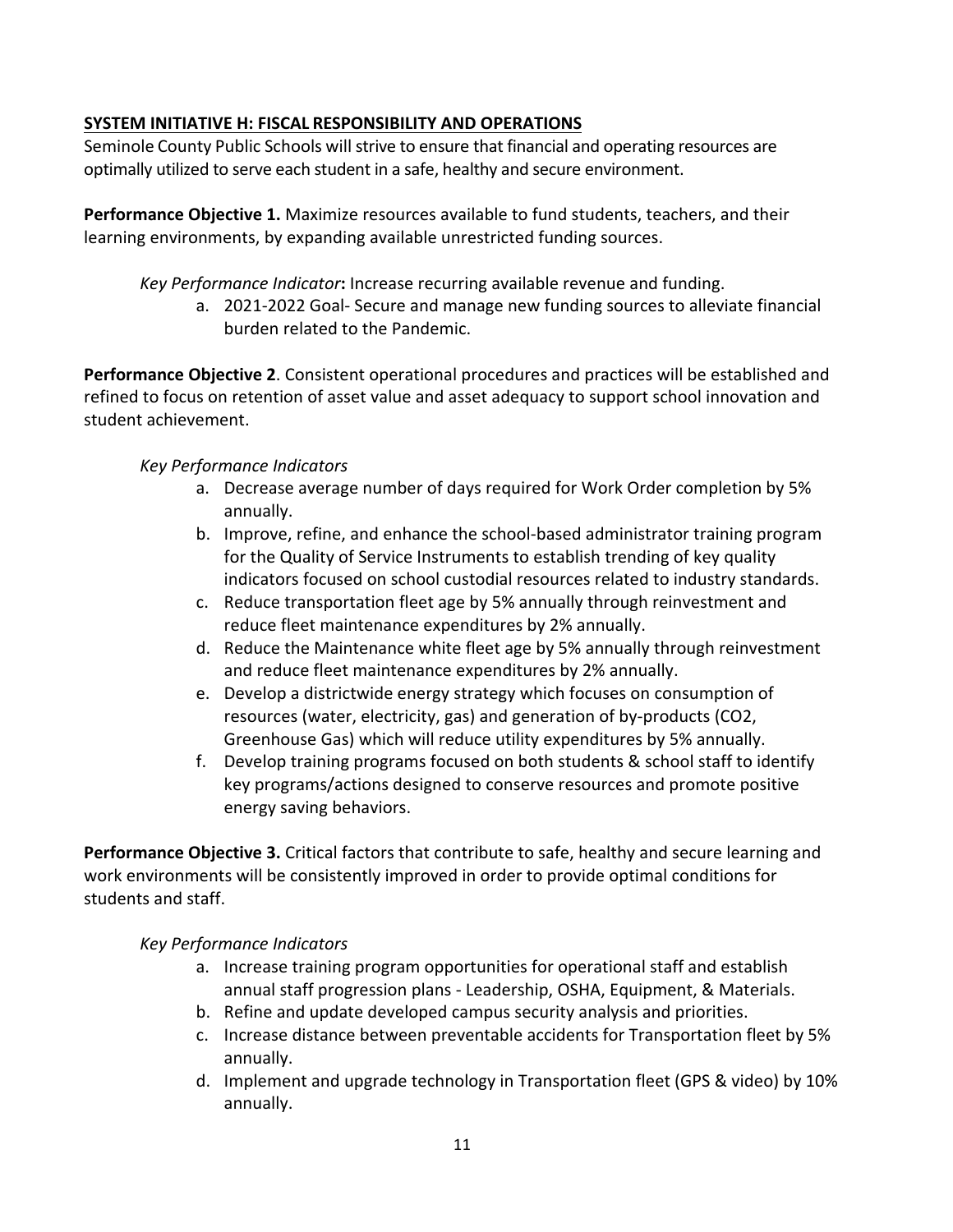# 2021‐2026 Strategic Plan

Appendix

Key Performance Indicator (KPI) Definitions

#### **System Initiative A**

KPI‐1. Graduation Rate

Data source: FLDOE released high graduation rates by subgroups

[http://www.fldoe.org/accountability/data](http://www.fldoe.org/accountability/data-sys/edu-info-accountability-services/pk-12-public-school)-sys/edu-info-accountability-services/pk-12-public-schooldata‐pubs‐reports/students.stml

KPI‐2a. Elementary students who complete ES in six years

By September 1st, entering 6th grade students over 12.5 years old are considered overage.

Denominator: The number of 6<sup>th</sup> graders on current year survey2 with records on prior year survey 5 (students with grade level "6" on PY survey 5 excluded)

Numerator: The number of non‐overage students

 KPI‐2b. Middle students who complete MS in three years and earn GPA of 2.0 and above Denominator: number of grade 8 on prior year survey 5 with GPA and on current year preliminary survey 2, and who also has a record in prior‐prior year survey 5 Numerator: students with grade level "9" in current year survey 2; 8th grade YTD GPA 2.0 and higher; has a grade level "6" record on survey 5 three years ago.

 KPI‐3. PreK students who participated in an SCPS PreK program and who are promoted to Gr1 after one year of KG

 Denominator: number of KG students on 20‐21 survey 5 with SCPS PreK records on 19‐20 survey 5 Numerator: number of KG students promoted to 1st grade on 21‐22 survey 2

KPI‐4. PreK students who had no PreK experience and who are promoted to Gr1 after one year of KG

 Denominator: number of KG students on 2021 survey 5 (KG on 19‐20 survey 5 excluded), actively enrolled as of 21-22 (skyward data mining "program prior to KG": "None" and "Not applicable" => no PreK, "blank" => PreK Unknown, otherwise => PreK)

Numerator: number of KG students promoted to 1st grade 21‐22 survey 2

KPI‐5. Students who are promoted to Gr4 after one year of Gr3.

Denominator: number of grade 3 on prior year survey 5 and enrolled based on current year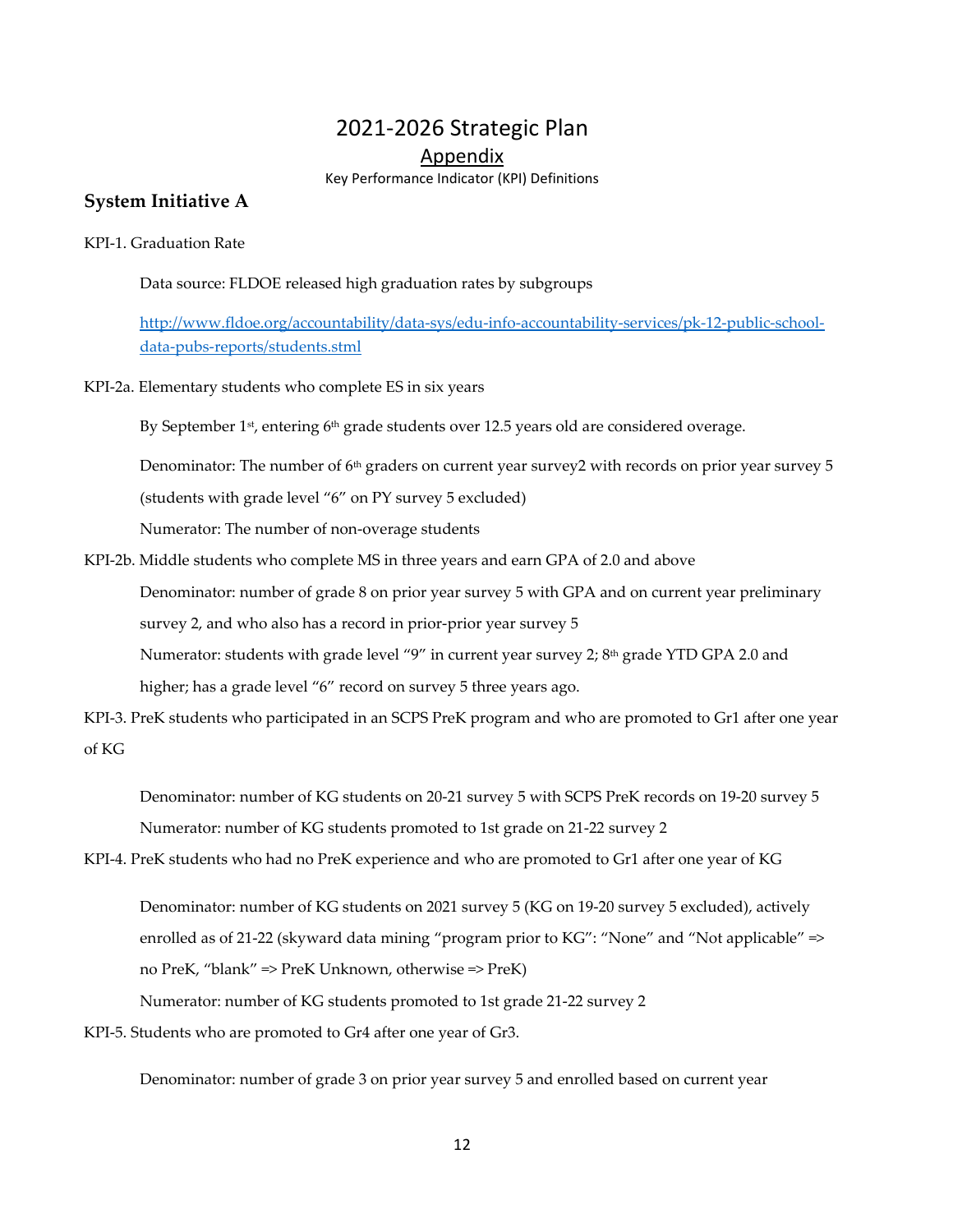preliminary survey 2

 Numerator: number of grade 3 on prior year survey 5, and grade 4 on current year survey 2, and exclude grade 3 on prior‐prior year survey 5

#### **System Initiative B**

KPI‐1. Accountability school grade

Data source: FLDOE released school grade file

KPI‐2. Students who are scoring Lv3+ on FSA Alg1 by the end of Gr9

Denominator: the number of 9<sup>th</sup> graders actively enrolled in SCPS by the end of school year

Numerator: Students earned level 3 and above on Algebra I EOC Exam (test scores view from

skyward, add PERT and old Alg1 scores for Meeting Grad Req)

KPI‐3. K‐8 iReady Diagnostic assessment

Data source: iReady Diagnostic results export

Percentage of students earned "mid‐grade level" and above on diagnostic tests 3

Percentage of students earned "typical growth" on diagnostic test 3

- KPI‐4. Gr6‐10 C9A‐students tracking to be on grade level Data source: EdInsight C9A student results export Percentage of student tracking to be on grade level
- KPI‐5. Gr10‐12 students who are college ready on PSAT/SAT Denominator: the number of actively enrolled 10th, 11th and 12th graders by the end of school year

Numerator: students whose highest SAT EBRW/Math scores are above the benchmarks

|            | EBRW | MATH |
|------------|------|------|
| <b>SAT</b> | 480  | 530  |
| Grade 11   | 460  | 510  |
| Grade 10   | 431  | 480  |
| Grade 9    | 410  | 450  |
| Grade 8    | 390  | 13∩  |

KPI‐6. FRL students enrolled in gifted program

Denominator: the number of FRL students in prior year survey 3

Numerator: the number of FRL students with "L" as exceptionality

KPI‐7. AO students who successfully complete advanced course (grade C or higher)

Data source: AO dashboard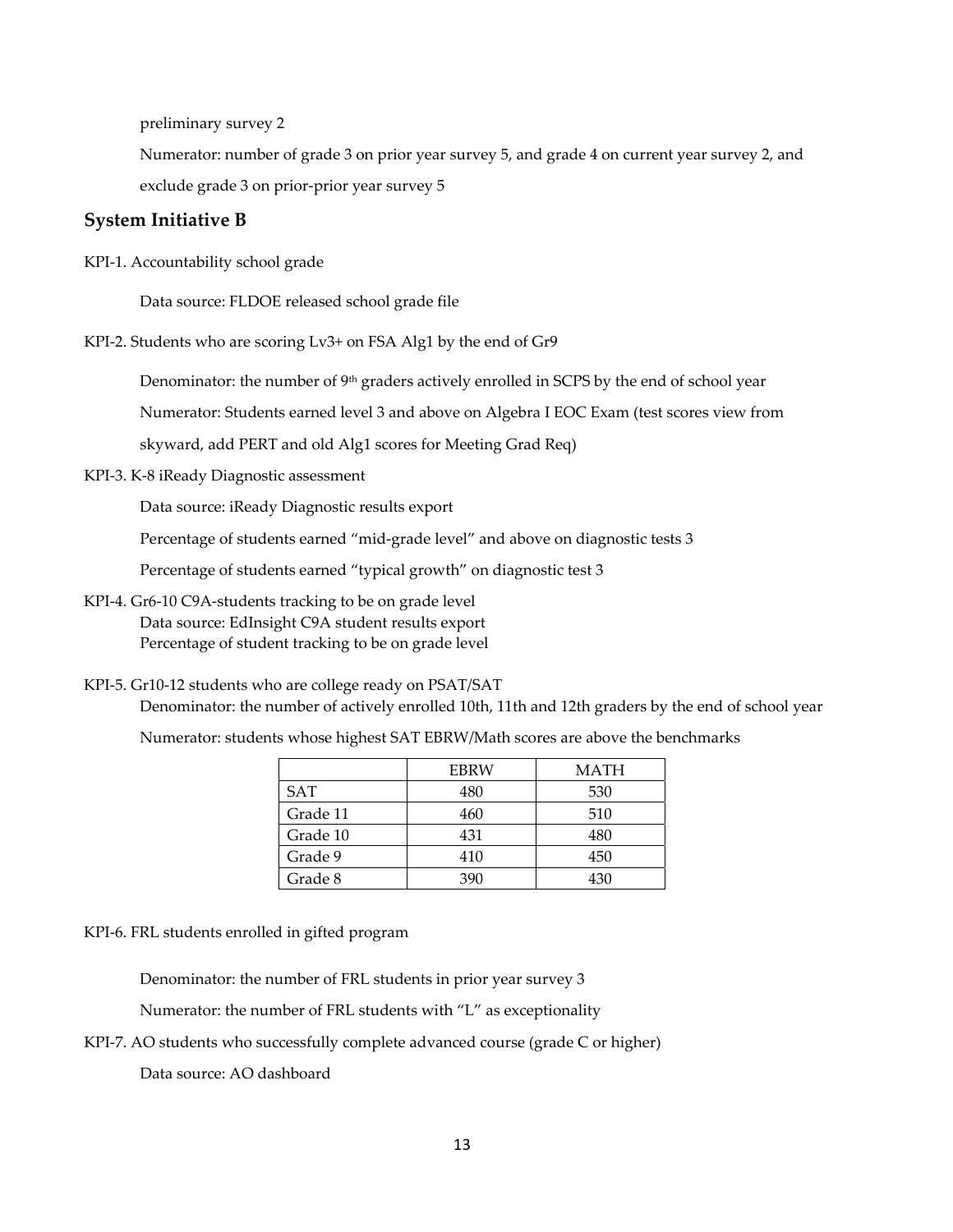## **System Initiative C**

#### **Elementary**

KPI‐1. Digital tool certificates earned

Data source: Survey 5

 The numbers of digital tool certificates (Type 3) with "passing" outcomes earned by any Elementary students on the file F71433O.

KPI-2.  $5<sup>th</sup>$  grade students who complete a culminating experience in computer science.

Data source: ePathways tracking sheet

Each elementary school will report the number of  $5<sup>th</sup>$  grade students who successfully completed the culminating experience in computer science. ePathways staff will aggregate and report the data to A&A

KPI‐3. Student interactions with physics curriculum via an SCPS Physics Bus.

Data source: ePathways tracking sheet

 Personnel on each Physics Bus will track daily participation of students and schools. ePathways staff will aggregate and report the data to A&A

#### Middle

#### KPI‐1. Digital tool certificates earned

Data source: Survey 5

 The numbers of digital tool certificates (Type 3) with "passing" outcomes earned by Grades 6‐8 on the file F71433O.

KPI‐2. Students who participate in a course that incorporates physics curriculum

#### Data source: 1920 skyward student class

 The unique counts of students who were enrolled in specific course(s) incorporating physics curriculum at each middle school. ePathways and/or Teaching & Learning staff will provide course/section/teacher data to A&A for data processing.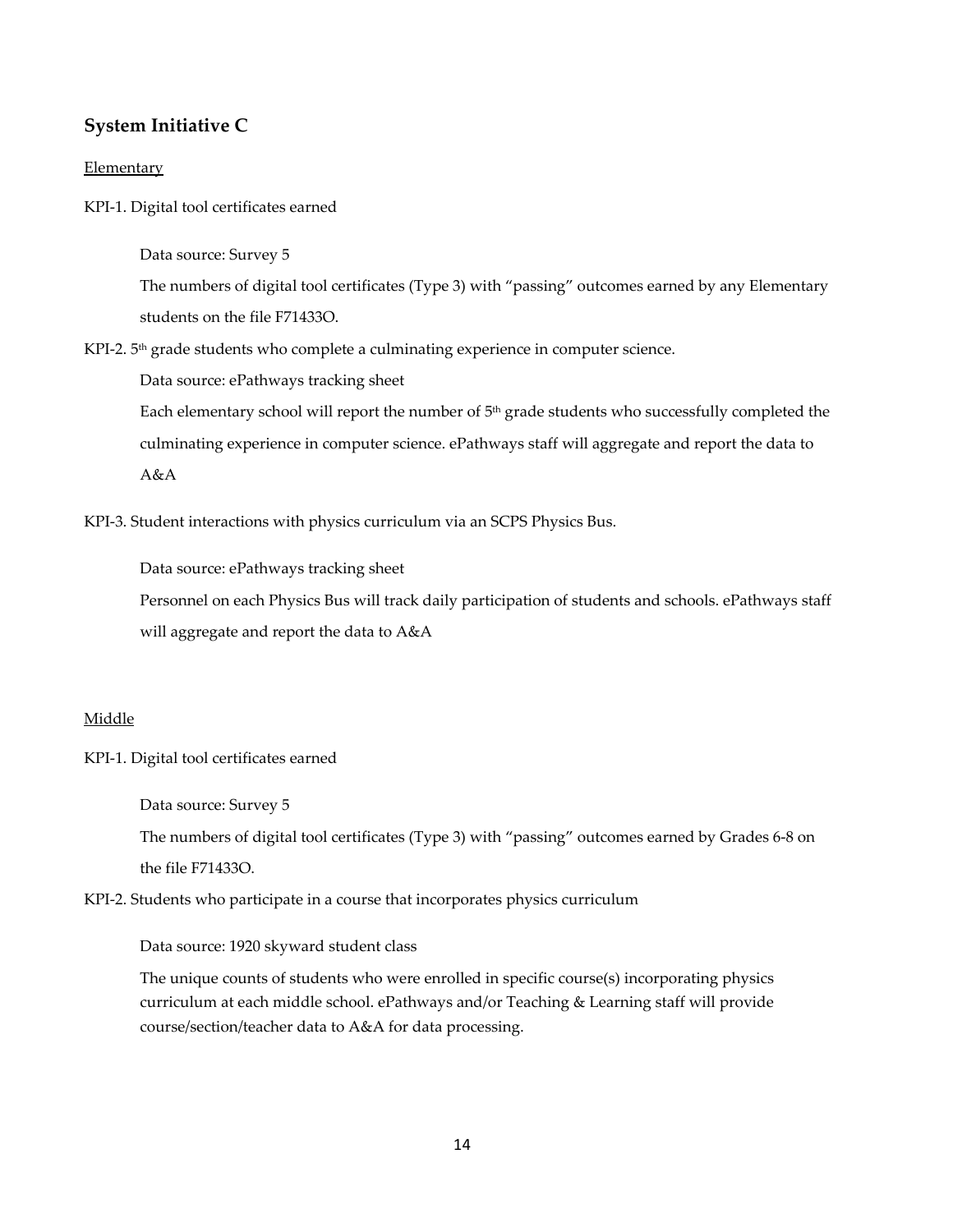#### High

KPI‐1. Industry certifications earned

Data source: Survey 5

 The numbers of industry certifications (Type 1&2) with "passing" outcomes earned by Grades 9‐12 on the file F71433O

KPI‐2. Students who enroll in computer science courses

 Data source: Survey 2 and survey 3 final batch The unique counts of students who were enrolled in the course #0200320(AP Computer Science A) and #0200335(AP Computer Science Principles) in either Survey 2 or 3.

KPI‐3. SCPS seniors whose families complete the FAFSA

 Data source: Florida College Access Network (FACN) Report Report methodology: [http://floridacollegeaccess.org/wp](http://floridacollegeaccess.org/wp-content/uploads/2020/02/Florida-FAFSA)‐content/uploads/2020/02/Florida‐FAFSA‐ Challenge‐Data‐Addendum‐2019‐20.pdf

- KPI‐4. Students at each high school who complete an annual college/career planning conference Data source: Combination of department reports and Skyward Custom Forms
- KPI‐5. High school graduates who earn the Florida Seal of Biliteracy

Data source: Survey 5

 The numbers of seniors who earned a standard diploma and satisfied the Seal of Biliteracy requirements. (codes "B","G","S" on the file F60953O)

#### **System Initiative D**

KPI‐1. SCPS school safety survey

Data source: 5 Essentials survey

Measure: Performance on safety

KPI‐2. Chronic absenteeism of students

Data source: EdInsight monthly attendance file

Percentage of students who had 10 or more absences.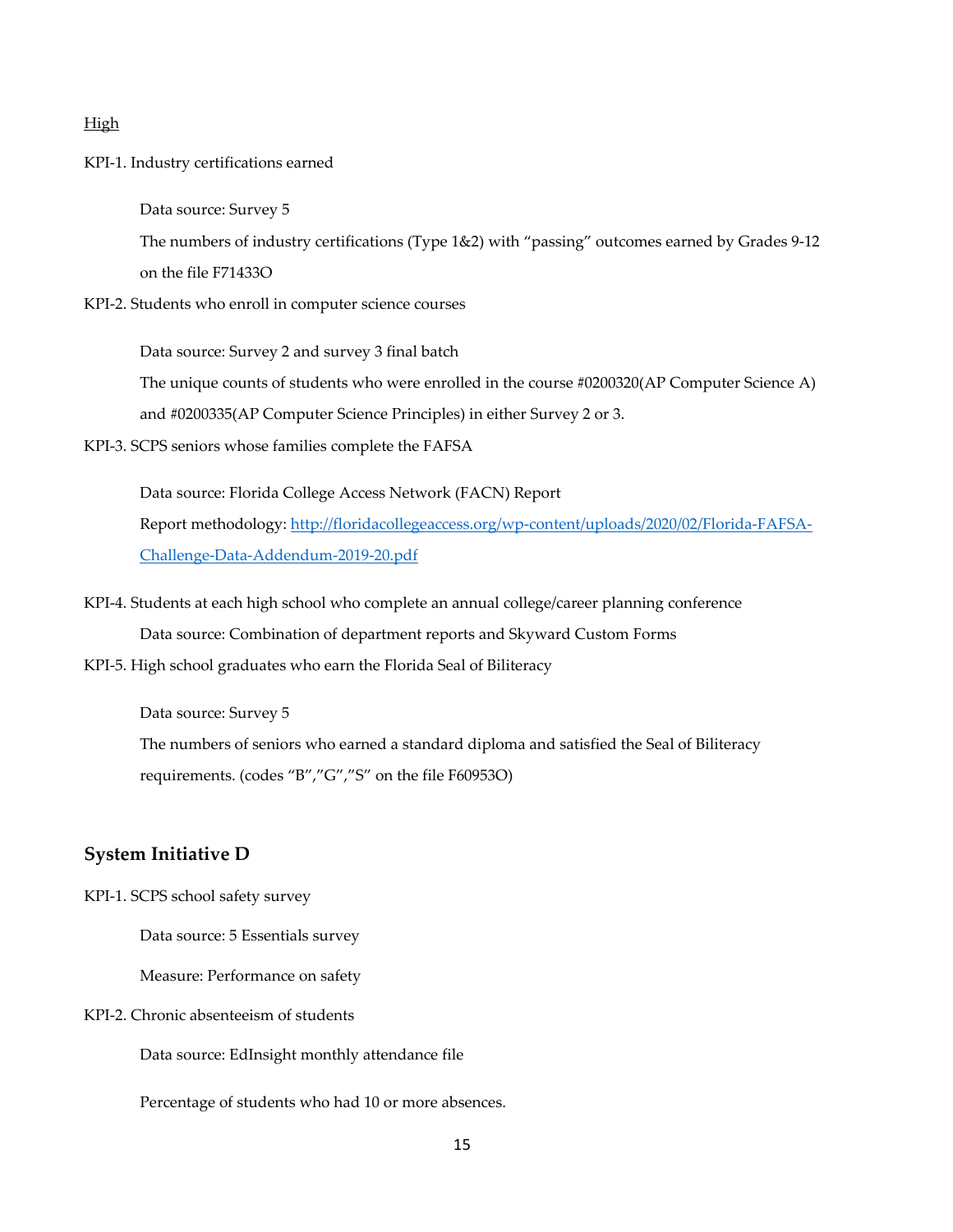KPI‐3. Learning conditions of student‐teacher relationships and academic personalism

Data source: 5 Essentials survey

Measure: Performance on student‐teacher trust

Measure: Academic personalism

KPI‐4. Out‐of‐school suspension

 Percentage of students who had at least one OSS during school year, breakdown by White, Black, Hispanic, FRL, SWD and ELL.

## **System Initiative E**

#### Performance Objective 1.

KPI‐1. Parents/family members who are return visitors to the district's two family engagement locations

 Number of individual families who attend district level Title I and ESOL activities at the Family Resource Center (located in the Early Learning Center) and the ESOL Family Connection Center.

- o Data source: Activity sign in sheets.
- o Success Criteria: Increase in the number of individual families who attend sessions as compared to the prior year's total.
- KPI‐2. Parents/family members served by the district's Education Experience Specialists

Data source: sign in sheets and surveys

Performance Objective 2.

KPI‐1. Family involvement

Sign in sheets

KPI‐2. District parent academy session

Sign in sheets

#### Performance Objective 3.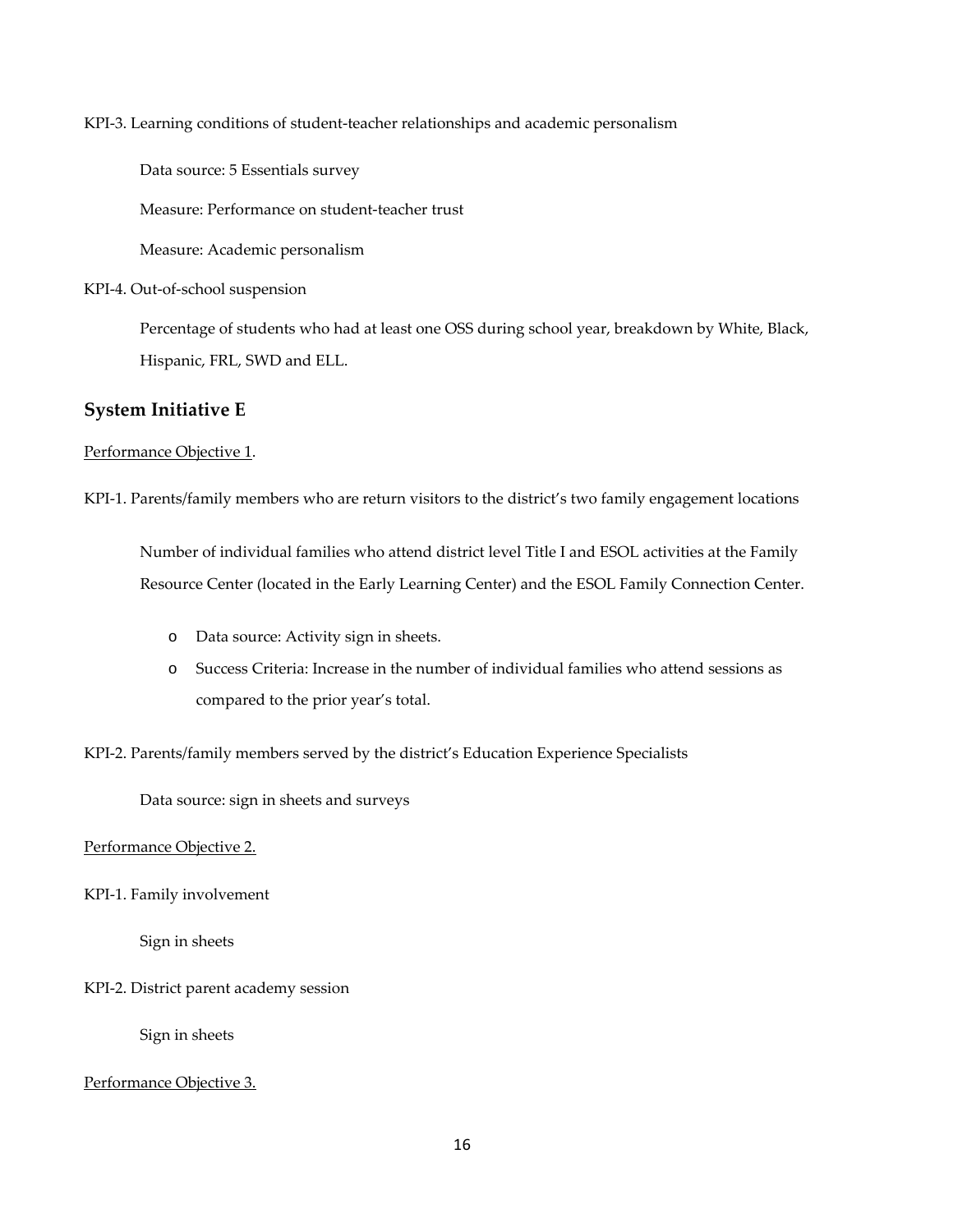KPI‐1,2. Volunteers and partnerships

 Data source: RAPTOR (volunteer sign‐in tracking system) & Community Involvement (re: partnerships)

#### **System Initiative F**

KPI‐1a. Annual teacher retention rate (school)

Data source: PeopleSoft database teacher list

Denominator: active teachers (job codes: 1101,1104,1128,1129,1159) hired in the prior school year,

excluding deceased and retired

 Numerator: teachers in denominator who remained active in the current school year for the same school

KPI‐1b. Five‐year teacher retention rate (district)

 teachers active with SCPS in year 1 matched with the same teachers active with SCPS in year 5; teachers active for these two years are considered retained in the district

KPI‐2a. Minority teacher application

Data source: Peoplesoft data base

KPI‐2b. Minority admin application

Data source: Peoplesoft data base

 "School‐based administrator" defined as school administrator manager, assistant principal, or principal

KPI‐3a. Minority teacher applicants hired

Data source: Peoplesoft data base

KPI‐3b. Minority admin applicant hired

Data source: Peoplesoft data base

KPI‐4a. PD points awarded to instructional personnel

Data source: Frontline database

KPI‐4b. PD points awarded to administrative personnel

Data source: Frontline database

KPI‐5. Teacher absenteeism using teacher average days absent

 Data source: PeopleSoft database instructional employee absentee data Denominator: number of teachers/coaches in the school year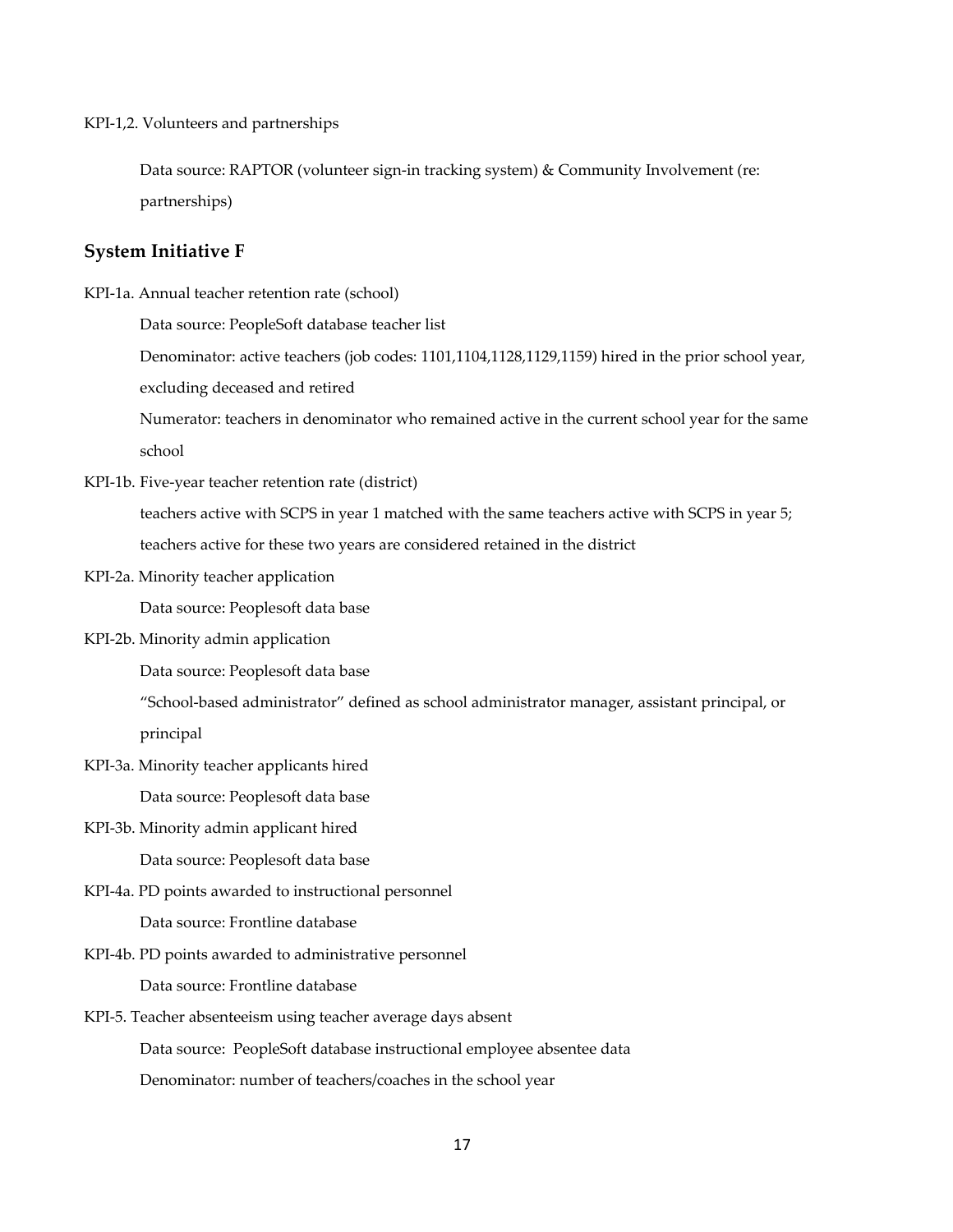Numerator: total absences in days during 180 student attendance days, excluding Family Medical Leave and Military Leave

KPI‐6. Insurance program participants

 Denominator: number of employees enrolled in School Board insurance program Numerator: number of employees enrolled in School Board insurance Program who meet Wellness incentives

#### **System Initiative G**

KPI‐1a. Cloud Resources

Data source: Microsoft 365 Admin Center, Microsoft Azure Cloud Services Portal

Measure: Microsoft 365 application consumption.

KPI‐1b. Network Infrastructure

Data source: WhatsUp Gold Network Monitoring, Extreme Aerohive/Mist WAP management

Measure: Network bandwidth during peak usage hours.

#### KPI-1c. Cybersecurity

 Data source: DR Data Security annual security assessment, RSM internal audit committee findings Measure: Performance and improvement of cybersecurity posture.

#### KPI‐2a. Devices

Data source: UDT ATMS

 Measure: Number of modern devices compared to number of full‐time students enrolled during the February Survey 3 period.

KPI‐3a. Microsoft Office365 accounts

Data source: Active Directory

 Measure: Number of students by‐grade who are provisioned with Microsoft Office 365 during the February Survey 3 period.

KPI‐3b. LMS Training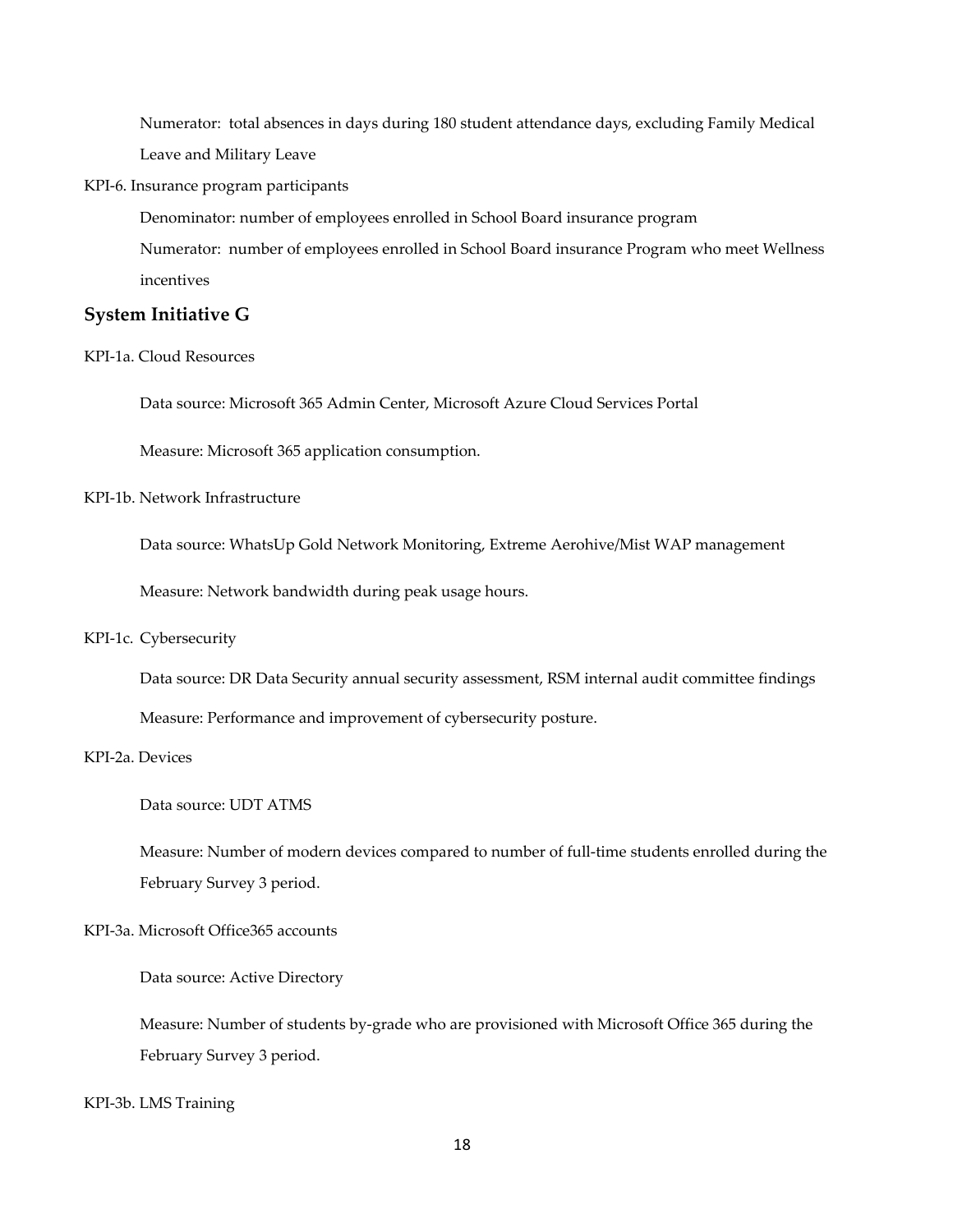Data source: Google G‐Suite Admin, Canvas, Cisco Webex Control Hub

 Measure: Number of elementary students provisioned within Google and the number of secondary students provisioned within Canvas and Cisco Webex during the February Survey 3 period

#### **System Initiative H**

```
  
KPI‐1. NA
```
#### KPI‐2a.

Data Source – Facility Services Department TMA Work Order Software.

Measure – Number of days for work order completion.

#### KPI‐2b.

 Data Source – Facility Services Department maintained training logs. Monthly "Clean Campus Report" developed by Facility Services Department. Revised 2020‐21 Custodial Handbook. On‐line custodial video training. Handbook and videos available to schools and staff as links on SCPS‐ Insider.

Measure – Campus quality scoring.

#### KPI‐2c.

 Data Source – Transportation Department maintained asset and maintenance logs/reports through FLEET‐SOFT software.

Measure – Age of bus fleet and bus maintenance expenditures.

#### KPI‐2d.

 Data Source – Facility Services & Transportation Departments maintained asset and maintenance reports/logs through FLEET‐SOFT software. Capital Outlay Budget 2021.

Measures – Age of white fleet and vehicle maintenance expenditures.

#### KPI‐2e.

 Data Source – District 2020‐21 utility bills. Acuity Brands Technology Services Utility Management Software.

Measure – Utility consumption in appropriate units and operating budget expenditures.

#### KPI‐2f.

Data Source – Department established training logs and educational initiatives.

#### KPI‐3a.

Data Source – Facility Services Department maintained training logs.

#### KPI‐3b.